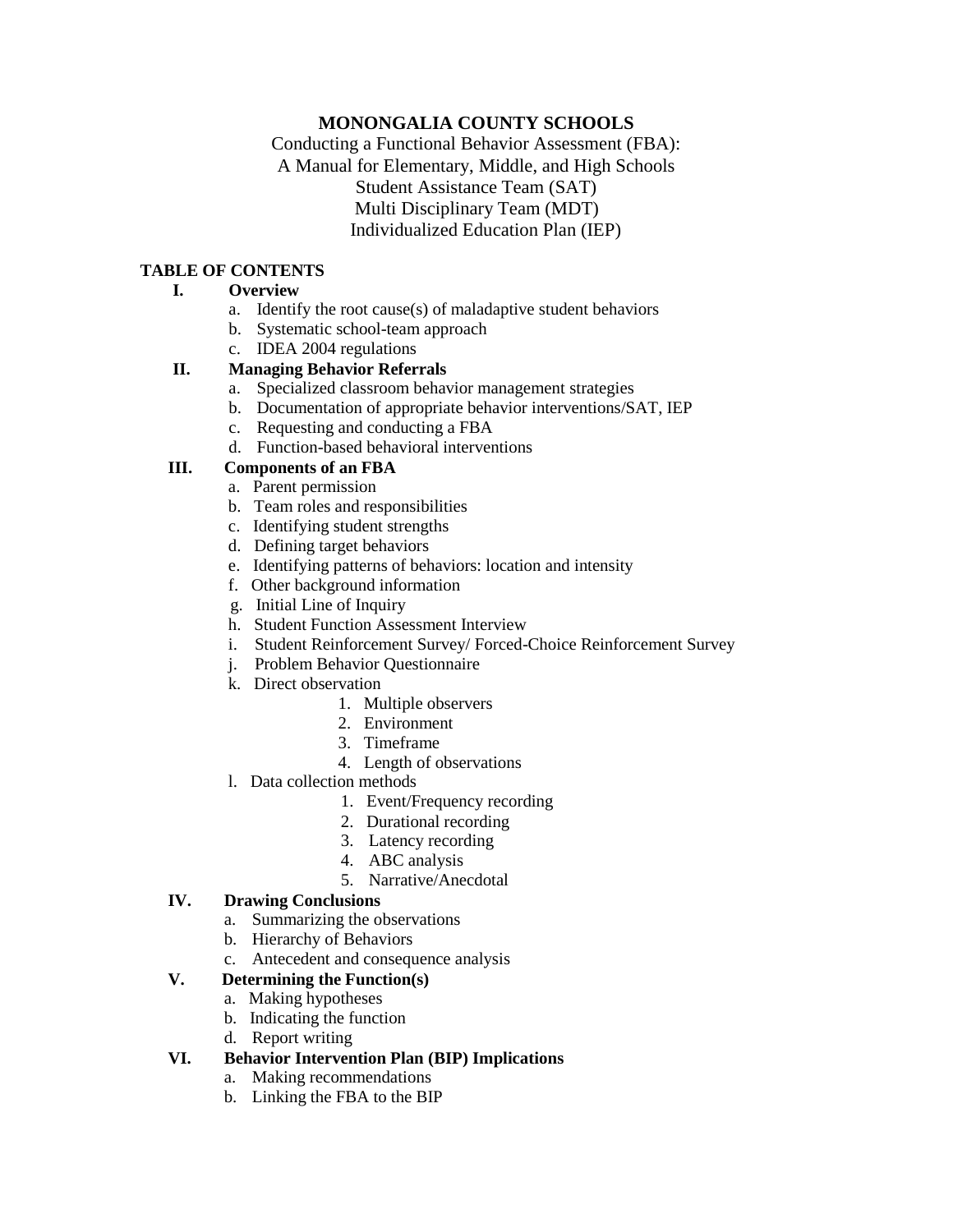# **I. OVERVIEW**

In a review of the school-based literature on FBAs, the overwhelming majority (98.7%) of studies using FBAs to derive interventions, produced behavior change in the desired direction (Ervin et al., 2001). Furthermore, recent studies have demonstrated the efficacy of FBAs for students with disruptive behavior in the general education environment (e.g., Boyajian, DuPaul, Handler, Eckert, & McGoey, 2001; Broussard & Northup, 1997; Lewis & Sugai, 1996; Northup et al., 1995). Monongalia County Schools recognizes three key factors in the development of an effective method of conducting high-quality FBAs for use with general and special education students.

- a. Identify the root cause(s) of maladaptive student behaviors: Understanding that maladaptive behaviors serve a needed purpose for a student and replacing the equal (serves the same function as the negative behavior), but opposite (socially appropriate behavior) replacement behaviors will produce better outcomes.
- b. Systematic school-team approach: The FBA Team should be comprised of professionals knowledgeable in the area of behaviorism (i.e., guidance counselor, emotional behavior disorders teacher, classroom teachers, and school psychologist). Each school should establish a FBA Team who will share the responsibilities of the entire FBA process for SAT-level, MDTlevel, and IEP-level FBAs. FBAs should not be the sole responsibility of one individual. The FBA facilitator will oversee the process and assign each Team Member responsibilities. The Team will be responsible for collecting the observational and other data, report on the findings, and help develop "good fit" behavioral interventions.
- c. IDEA 2004 regulations: If a child's behavior impedes his or her learning or the learning of others, you must consider positive behavior supports or other strategies to address that behavior. The IEP Team will determine the need to conduct a FBA in consultation with the special education specialist or school psychologist.

# **II. MANAGING BEHAVIOR REFERRALS**

Behavior problems in children manifest from mild to severe disturbances and schools must respond with informal/formal interventions. This section explains how to match interventions proportionate to the type of referral behavior using SAT and IEP Teams.

a. Specialized classroom behavior management strategies: When a teacher or staff member observes non-normative, disruptive, or developmentally inappropriate behavior of a student, the teacher must use the classroom behavior plan with modifications along with the school's Positive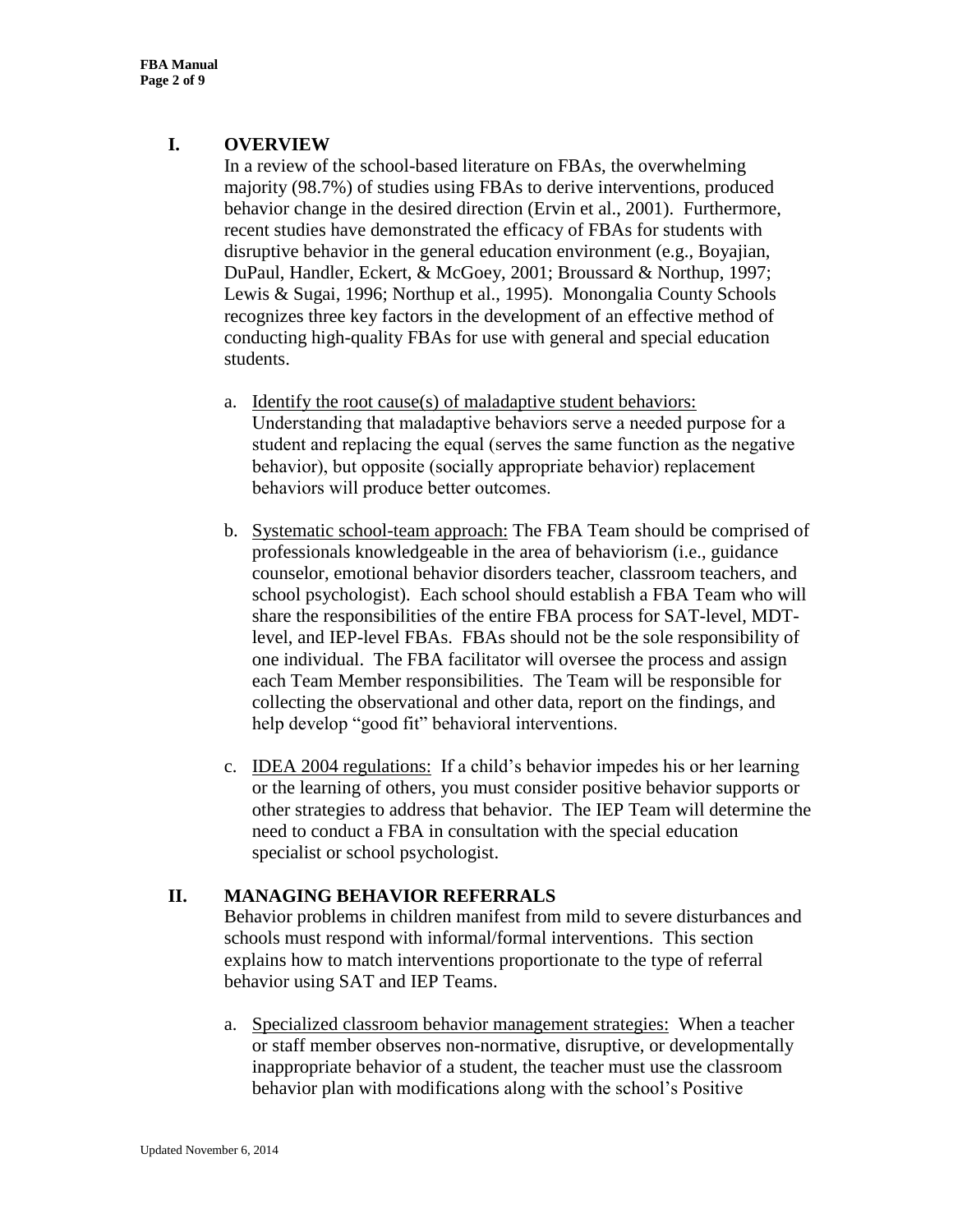Behavior Support (PBS) program. Modifications could include: giving specific reminders (verbal/physical) to the student to encourage the desirable behavior, use a more frequent reinforcement schedule, and/or make environmental changes (seat change, schedule change, use of different classroom materials). Other possible interventions at this level could involve: consultation with the teacher from the previous school year, inquire about family/community interferences that could be affecting the student, or consult with a staff member who is skilled in managing disruptive behaviors (emotional behavior disorders teacher, guidance counselor, school psychologist).

- b. Documentation of appropriate behavior interventions/SAT, IEP: The SAT/IEP Teams develop appropriate behavioral interventions that focus on the problem behavior prior to conducting a FBA. Sufficient time should be given to allow for intervention success to document progress and analyze data. Quantitative data collection should be charted based on target behaviors and day to day student performances. If no progress occurs, the Team should modify the behavior plan by changing reinforcement options/schedules or method. **If the inappropriate behavior(s) increases in frequency, intensity, or duration and generalizes to other environments after revisions to the interventions have occurred, request a SAT-level FBA.** FBAs should be completed within 45 school days to discuss at the next scheduled SAT meeting. For IEP purposes, consultation must occur between the special education teacher and the special education specialist or school psychologist and different timelines apply for these evaluations.
- c. Requesting and conducting a FBA: A representative from the FBA committee should be invited to the referral meeting, assuming a request for a FBA is being made, in order to start the information gathering process. Parent permission is obtained through the appropriate channels (SAT/IEP) with the appropriate personnel present (school psychologist, special education specialist).
- d. Function-based behavioral interventions: Following review of the FBA, an appropriate behavior plan will be developed to increase the desirable replacement behavior based off of conclusions and data collected in the FBA**.**

Note: A student may come to staff attention immediately because of very extreme, dangerous, or abnormal behavior that is occurring continuously. These rare, yet acute conditions should be consulted upon immediately, whereas different intervention and procedures would be used (crisis plan, referral to MDT, and/or supervision).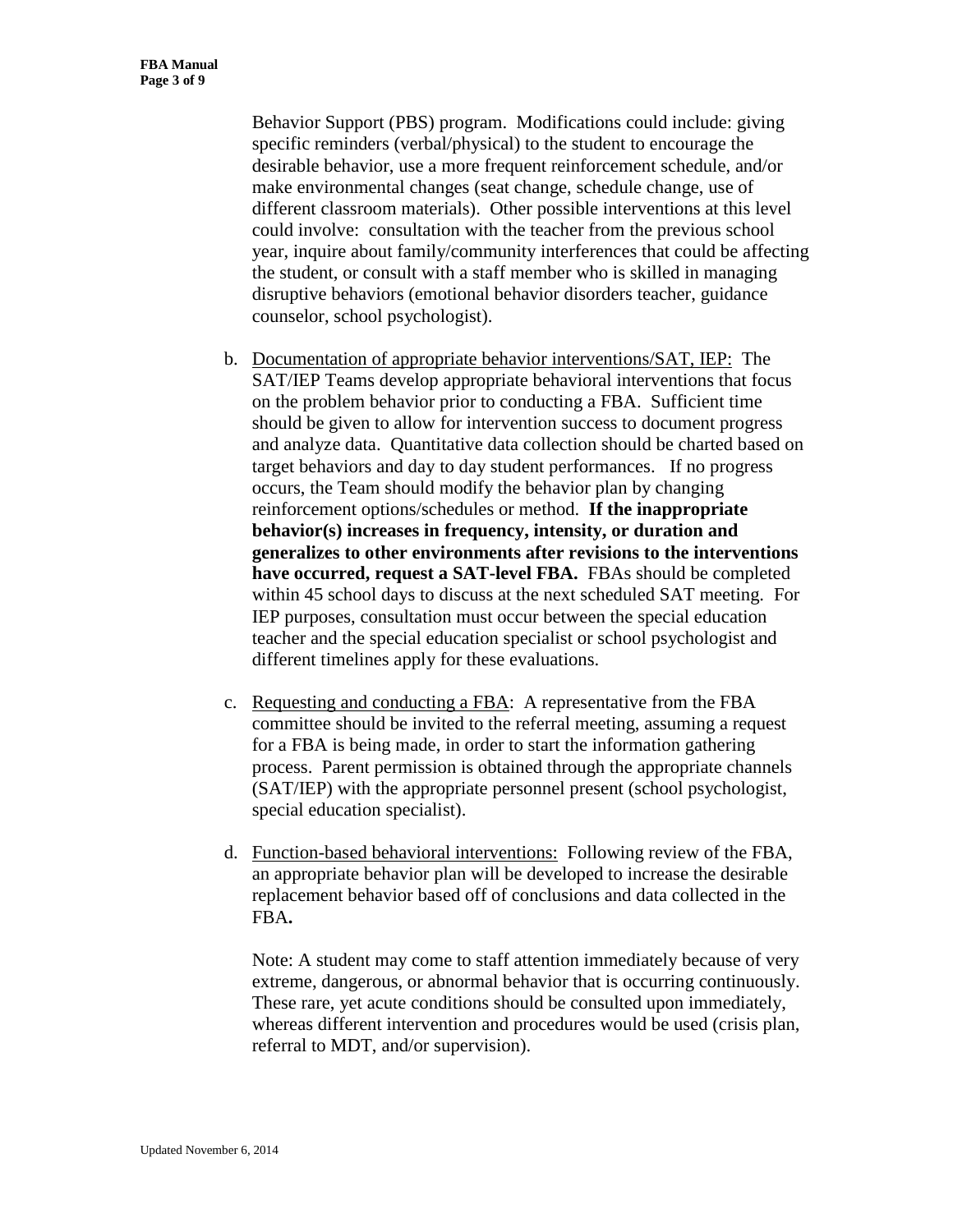## **III. COMPONENTS OF FBA**

The following necessary components of an FBA are incorporated in the Monongalia County Schools Functional Behavior Assessment (FBA) Worksheet.

- a. Parent permission: At the SAT-level, an FBA is requested by using the Informed Consent for SAT-Level Evaluations form that the parent or custodial guardian signs. At the IEP-level permission is requested with direct consultation with the school psychologist or special education specialist.
- b. Team roles and responsibilities: At the FBA referral meeting, the FBA Team Members will be assigned specific locations and times for observations and determine who will conduct the student interview. Additionally, the Team can decide which data collection methods will most appropriately measure the target behaviors. The FBA Team Leader also assigns the motivation and reinforcement surveys. The Team should meet regularly to review the observations, determine the functions of the behavior, and complete the FBA Worksheet.
- c. Identifying student strengths (FBA Worksheet): Identify at least 3 strengths or contributions that the student brings to school.
- d. Defining target behaviors (FBA Worksheet): Operationally define up to 3 problem behaviors in order of severity. Clearly describing the behaviors will assist during future observation times. Example:

 Clearly Defined: 'Doesn't follow teacher directions when given orally' Not Clearly Defined: 'Doesn't listen'

- e. Identifying patterns of behaviors, location and intensity (FBA Worksheet): This area documents where and when the behaviors are most likely to occur.
- f. Other background information (FBA Worksheet): List any behavioral/medical data relevant, such as, medical diagnoses, medication regimens, family stressors, divorce or loss, traumatic life events, neurological problems, skill or performance deficits, developmental delays, foster placement, office referrals, absences/tardies, re-teach sessions, in-school suspensions, out-of school suspensions, Saturday school, and juvenile referrals.
- g. Initial Line of Inquiry (FBA Worksheet): This aspect of the FBA should be conducted upon receipt of permission, ideally at a SAT/IEP meeting. The Initial Line is a method of behavioral data collection which investigates maladaptive behaviors, the consequences that follow, fast triggers, and slow triggers that influence the student at home and at school.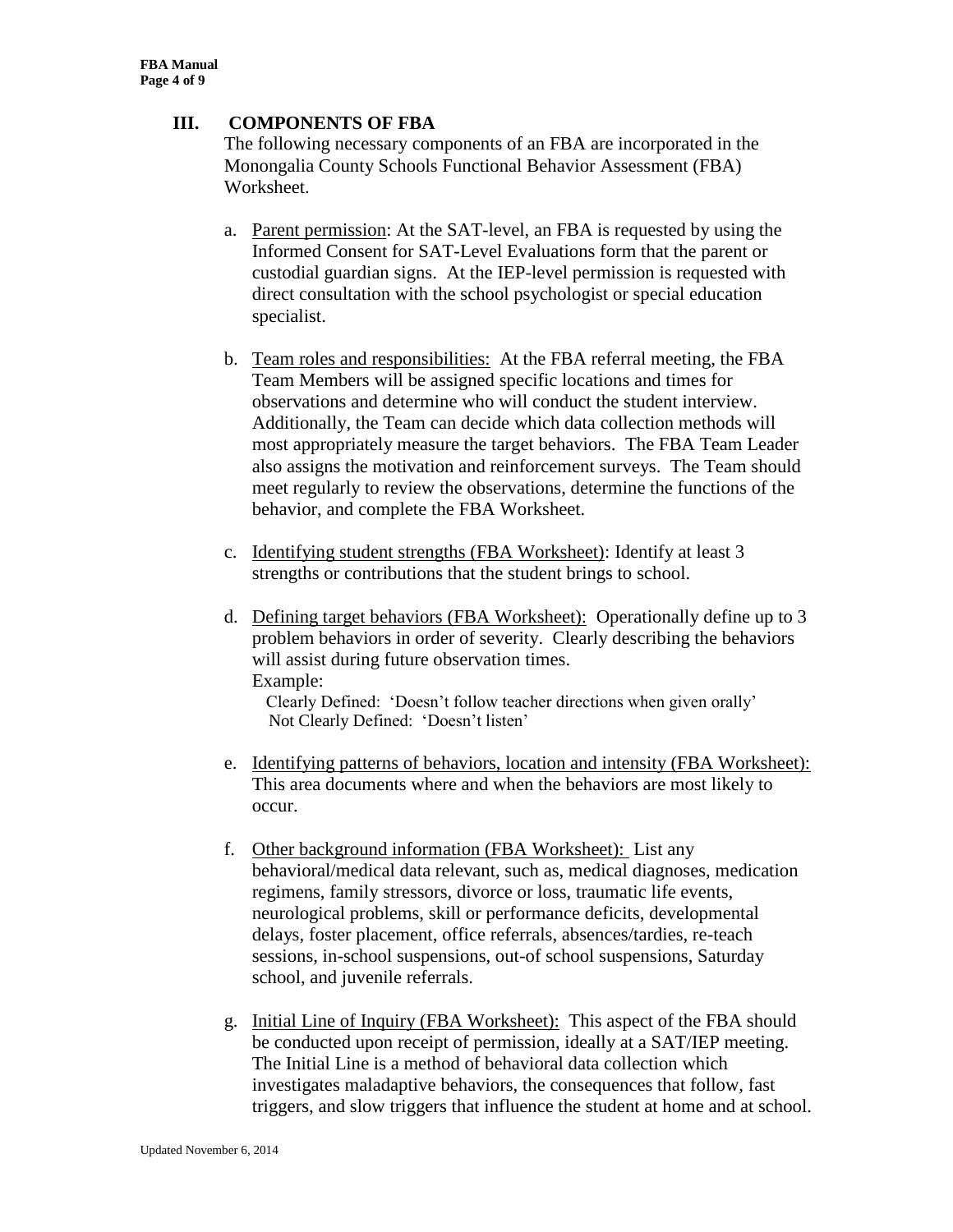The parent should be present to assist in gathering this information. **Since the Initial Line is completed prior to observations, it provides a basis for perceiving the function(s) of the behaviors.** The facilitator of the Initial Line of Inquiry should guide this investigation one behavior at a time, actively listening to the participants' contributions and asking probing questions to complete each behavior pathway. (Llewellyn 1999) http://www.pbis.org/common/pbisresources/presentations/C6ILI\_charts\_p\_ rotocol.pdf

- 1. *Slow Triggers*: Describe the conditions that adversely influence the student's behavior (i.e., medical/mental diagnoses, death, divorce/separation, family/friend factors, losses, or needs)
- 2. *Fast Triggers*: Precipitating events in the immediate environment that ignite the problem (i.e., reprimand/correction, structured activity, physical demands, unstructured time, social isolation, tasks too simplistic, teacher directive, activity too long, high stimulation, tasks too difficult)
- 3. *Problem Behaviors*: Operationally define the behavior in working terms
- 4. *Perceived Functions*: What is the student trying to accomplish?
- 5. *Actual Consequences*: What is happening in the environment to maintain the problem behavior?
- h. Student Functional Assessment Interview (FBA Worksheet): This component of the FBA investigates a student's cognitions surrounding either a recent situation or their current behavioral status. The interview is an important tool for understanding why children, especially teenagers, behave in the manner that they choose. The intention of the interview is to recognize a child's thoughts and feelings that they are experiencing. The student may reveal thought patterns that may be incorrect or irrational which influence their behavior. This information directly relates to the behaviors in question. The FBA Team Member who conducts the student interview should have an established rapport with the student.
- i. Student Reinforcement Survey/ Forced-Choice Reinforcement Survey (FBA Worksheet): The Reinforcement Survey is important for choosing a desirable reinforcer for the behavior plan. In order to identify possible classroom reinforcers, a series of "controlled choice" survey items are presented to identify individual reinforcement preferences. The Forced-Choice Reinforcement Survey is ideal for younger children, lower language development, and intellectual deficiencies as it eliminates the risk of random responses and assists with better understanding of what is asked of the student.
- j. Problem Behavior Questionnaire: Developed by Project Facile and Lewis, Scott, and Sugai (1994). A teacher will complete this form who is familiar with the challenging behaviors of which a child presents. The 15 item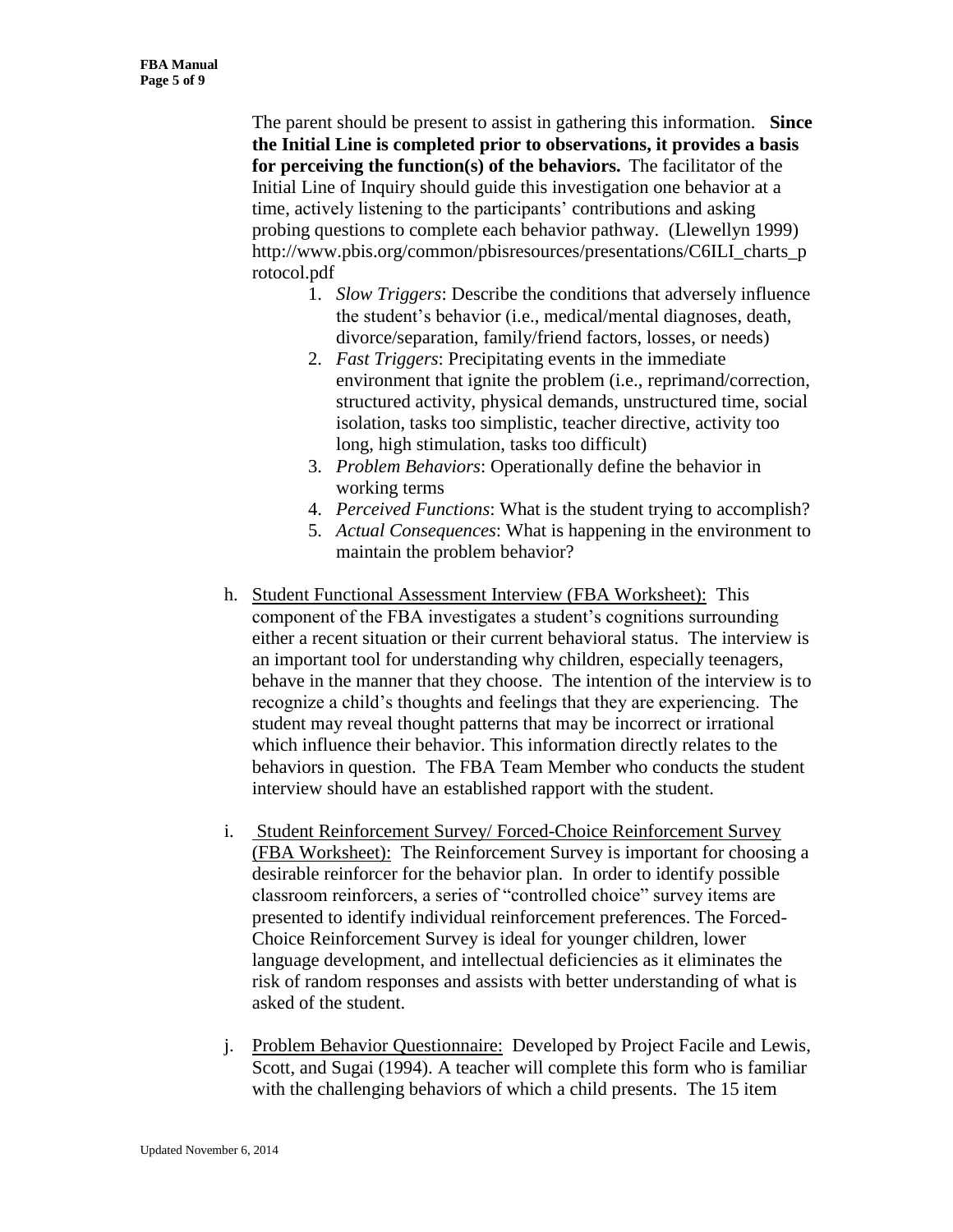questionnaire takes into account a typical episode of a problem behavior and indicates the frequency of occurrence. The purpose is to assume a probable function of behavior: peer escape, peer attentions, adult escape, or adult attention. Additionally, the functions are listed in order from least to greatest, including possible setting events. The form is scored by the FBA team and the results will be reported as rankings typed or written into the FBA Worksheet.

k. Direct observation: Direct observation data is collected to determine the occurrence and nonoccurrence of disruptive behavior, as well as the antecedents (environmental events that immediately precede the problem behavior) and consequences (environmental events that immediately follow the problem behavior) surrounding that behavior.

> 1. *Multiple Observers*: The FBA Team will conduct the observations which reflect the multi-disciplinary approach. Observers should attempt to be as least obtrusive as possible when in the observation environments to reduce bystander effect. 2. *Environment*: The observations should be conducted in environments where the child is having difficulty and successful environments over multiple sessions of time and day. 3. *Timeframe*: Care should be taken to evenly distribute the observation sessions over the evaluation period. 4. *Length of Observations*: Observation should include an accumulation of at least 6 hours of direct, documented data collection within the school environment.

l. Data collection methods: The following data collection methods can be used in isolation or in combination depending on the type and frequency of the target behaviors.

> 1. *Event/Frequency recording*- Used when a specific behavior has a defined start and stop and can be easily tallied, such as 'out of seat' behavior or 'calling out in class.'

2. *Durational recording*- Used when the length of time of the target behavior varies and is better represented with the documentation of time rather than indicating the incident as one occurrence. For example, a student engages in a long-lasting verbal tirade versus one single remark to a peer.

3. *Latency recording*- Used when the initiation of a desirable behavior does not occur. For example, a student's nervous behaviors begin sooner in math class versus reading class or the teacher gives a whole-class directive to take out the reading book and timing begins until the student complies.

4. *ABC analysis*- Used when a trained observer can observe the existence of target behaviors and/or pro-social behaviors and consider many environmental influences. Use an ABC data collection chart.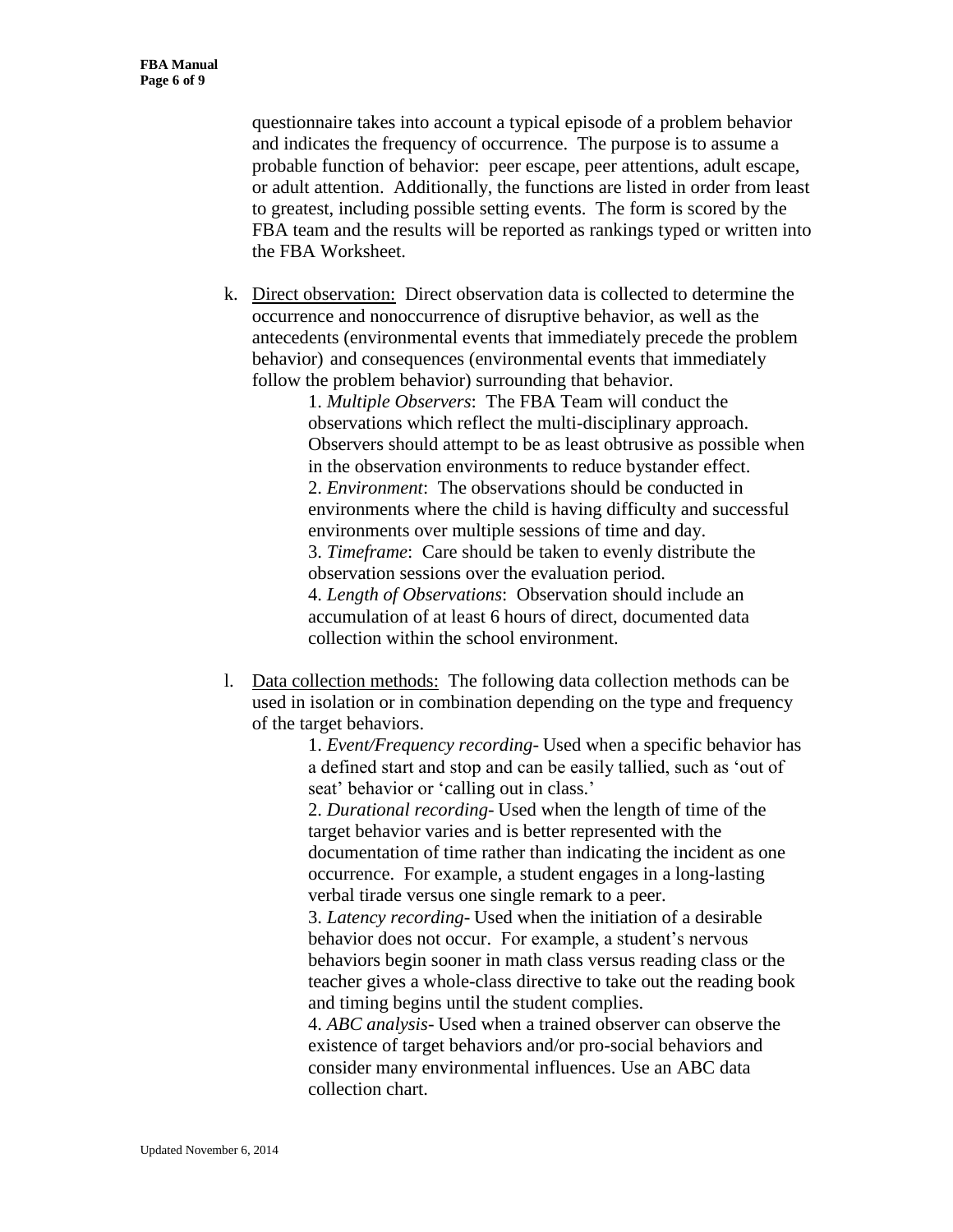5. *Narrative/Anecdotal*- Used to gather information and to record in chronological order the sequence of events which allows the Team to gain insight. This method is used when the behavior is very complicated and not easily summarized (i.e. self-injury).

## **IV. Drawing Conclusions**

Once behavioral data/observations are collected, this information must be synthesized to fully understand the problem behaviors. The data must be explained in **numerical/quantitative** and **narrative/qualitative** forms. Using multiple sources and settings to make each statement is needed. Further understanding of the behavior occurs in the 'Antecedent and Consequence Analysis' section which organizes each behavior and multiple antecedents and consequences that could possibly accompany each behavior.

- a. Summarizing the observations (FBA Worksheet): The FBA Team should meet after all observations are completed to summarize the findings. Attempt to find a pattern across observed settings. These statements can be quantitative in nature by stating percentages or durations that occur similarly across observations. For example, "Bob was out of his seat for an average of 15 minutes in observed math settings." Qualitatively, make statements about observed behaviors that are notable yet not measurable. For example, "Bob pays less attention when there are not clear directions."
- b. Hierarchy of Behaviors (FBA Worksheet): Escalation Staircase After the observations and other data collection is gathered, a student's escalation pattern may be evident. The FBA team will list a typical scenario of the student's behavior on each of the "stair steps". For instance, the student starts complaining about work, then begins to scream, then run around the room and throw objects, and finally hits adults. This chart will be used as a visual understanding of how a student moves from Calm to Crisis and how staff can intervene at appropriate times.
- c. Antecedent and Consequence Analysis (FBA Worksheet): The antecedents and consequences are analyzed to see which function(s) the behavior fulfills. Problem behavior can also serve more than one function, further complicating the matter. Multiple antecedents can be listed for each target behavior along with a maintaining consequence. This information should be determined through identifying behavioral patterns from direct observations across settings and times.

# **V. Determining the Function(s)**

Multiple functions can sustain a problem behavior. Analyzing each behavior and the interaction of antecedents and consequences allow you to determine the hypotheses.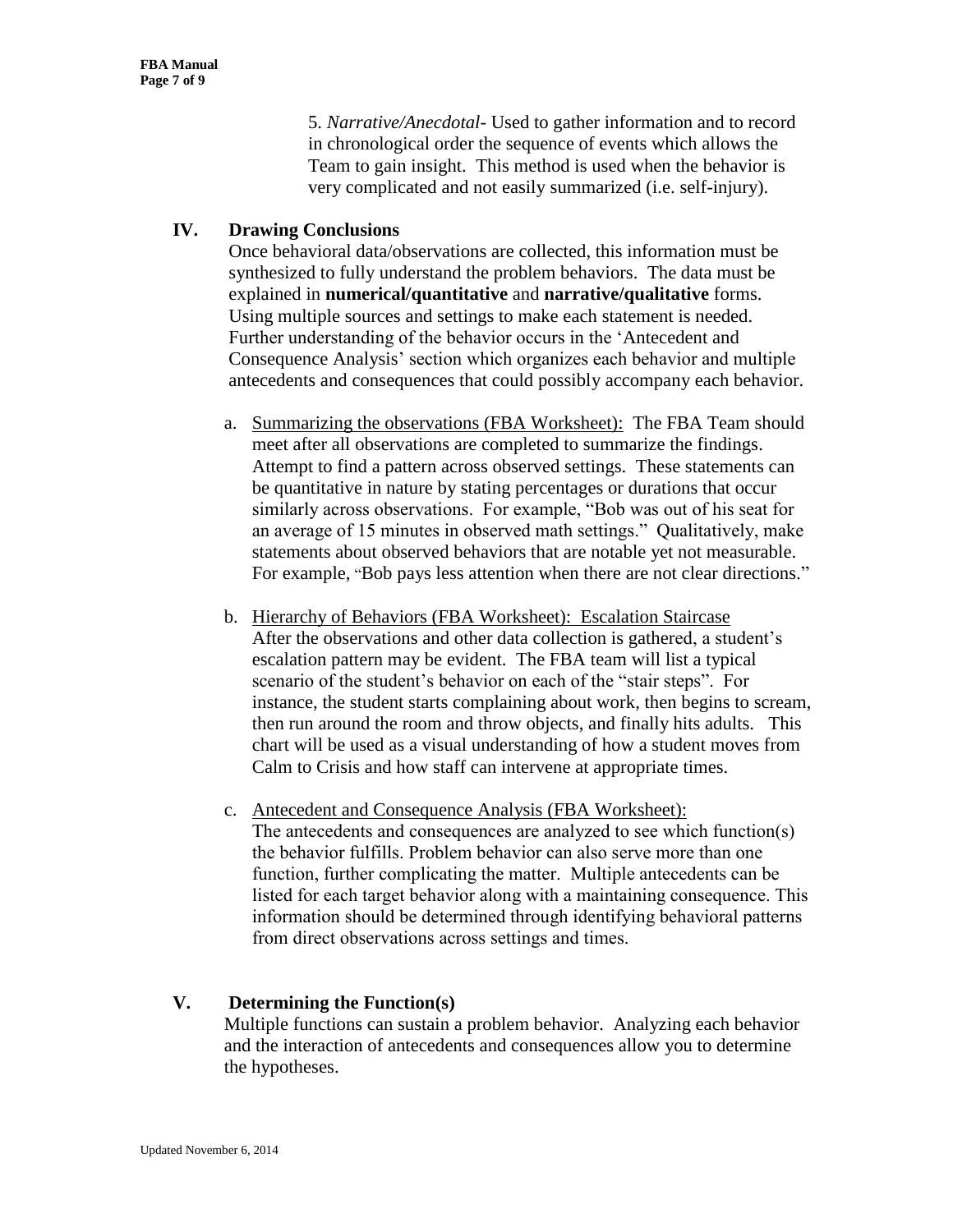- a. Making hypotheses (FBA Worksheet): The interviews, combined with direct observations of the behavior, and conclusions drawn from the antecedent and consequence data are used in determining the function of the behavior. This methodology of determining the function of the behavior(s) is sufficient when the data collected on the antecedents and consequences is clear. The FBA Team will make hypothesis statements, such as 'If given an independent math task, Bob leaves his seat or is offtask in order to avoid starting a math activity. It is advised to format the hypotheses in an **IF…..THEN……BECAUSE** manner to assist in clarity and understanding for the reader of the FBA.
- b. Indicating the function (FBA Worksheet): Based on the hypothesis statements, the function(s) is assumed and will be indicated on the FBA Worksheet.
- c. Report writing: Attach all pieces of information, such as Initial Line of Inquiry and all observations. When all pages of the FBA Worksheet are completed, the FBA Team Members will sign and date. A copy will be placed in the student's confidential file.

## **VI. Behavior Intervention Plan (BIP) Implications:**

The Function of the behavior must be considered when choosing the appropriate replacement behavior in order to design methods in dealing with inappropriate behaviors. Additionally, keep in mind the outcome of the reinforcement survey when linking expected, socially appropriate behavior to positive/negative reinforcement strategies when developing the formal behavior plan.

- a. Making recommendations (FBA Worksheet): The FBA Team should make individualized recommendations based on the findings of the FBA to assist the student in the school day. These suggestions could come in the form of a formal behavior plan or independent suggestions in dealing with the target behaviors.
- b. Linking the FBA to the BIP: Using the FBA process to determine the types of behaviors that are occurring and under what conditions allow you to describe the socially appropriate behaviors that will be taught/expected and rewarded in the behavior plan. Moreover, once the FBA determines the triggers of disruptive behavior, the BIP should also be used as a prevention in order to change environments and circumstances and predict when/if behaviors will occur.